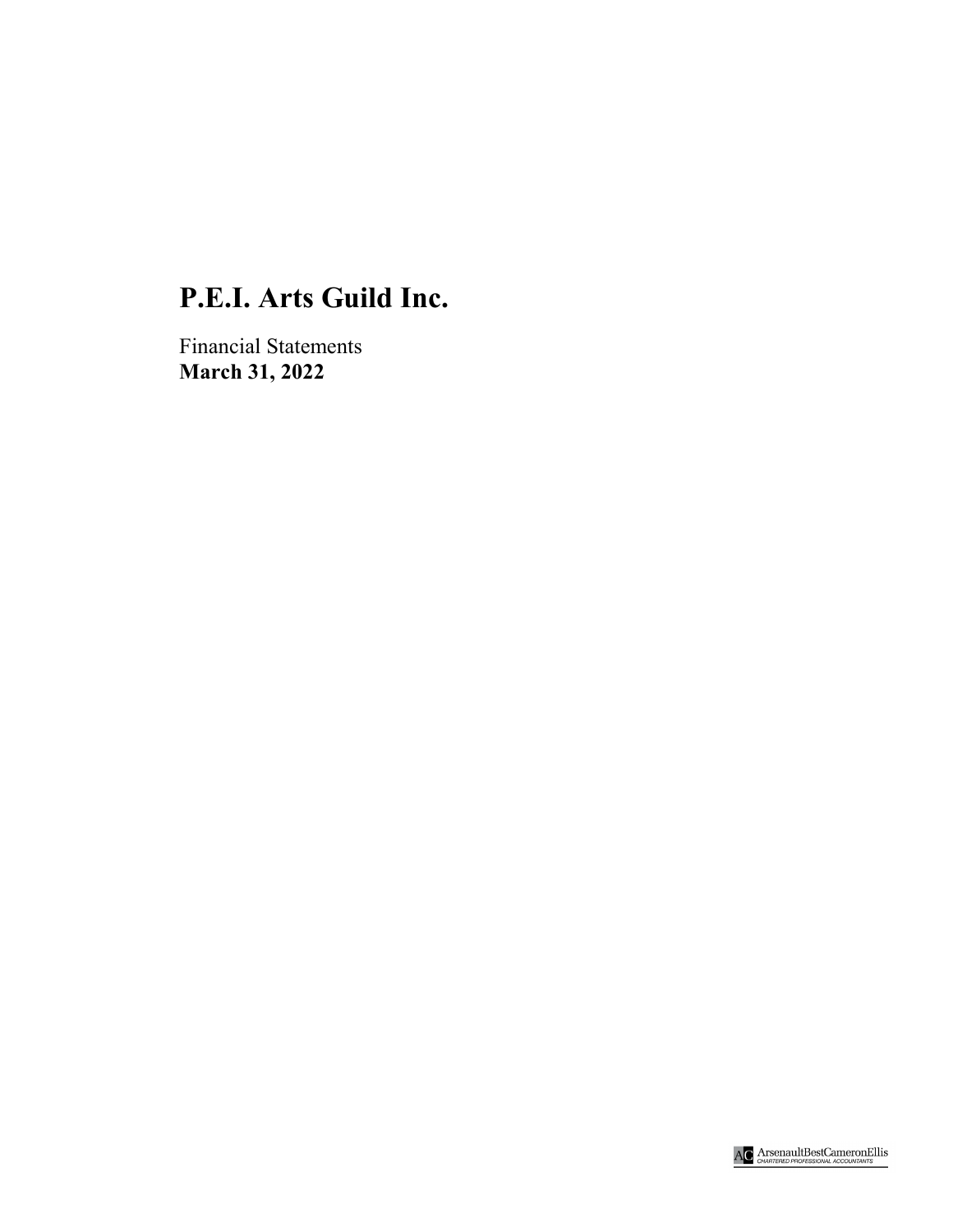

Member of The AC Group of Independent Accounting Firms

**Chartered Professional Accountants & Business Advisors** 8 MacLeod Crescent Charlottetown, Prince Edward Island Canada C1E 3K2 Telephone (902) 368-3100 Fax (902) 566-5074 www.acgca.ca

May 31, 2022

#### **Independent Auditor's Report**

**To the Directors of P.E.I. Arts Guild Inc.**

#### *Qualified Opinion*

We have audited the financial statements of P.E.I. Arts Guild Inc., which comprise the statement of financial position as at March 31, 2022, and the statements of operations, changes in net assets and cash flows for the year then ended, and notes to the financial statements, including a summary of significant accounting policies.

In our opinion, except for the possible effects of the matter described in the *Basis for Qualified Opinion* section of our report, the accompanying financial statements present fairly, in all material respects, the financial position of P.E.I. Arts Guild Inc. as at March 31, 2022, and the results of its operations and its cash flows for the year then ended in accordance with Canadian accounting standards for not-for-profit organizations.

#### *Basis of Qualified Opinion*

In common with many charities, P.E.I. Arts Guild Inc. derives revenue from donations and sponsorships, the completeness of which is not susceptible to satisfactory audit verification. Accordingly, verification of these revenues was limited to the amounts recorded in the records of P.E.I. Arts Guild Inc. Therefore, we were not able to determine whether any adjustments might be necessary to donations and sponsorships revenue, excess revenues, and cash flows from operations for the years ended March 31, 2022 and March 31, 2021, current assets as at March 31, 2022 and March 31, 2021, and net assets as at April 1 and March 31 for both the 2022 and 2021 years. Our audit opinion on the financial statements for the year ended March 31, 2021 was modified accordingly because of the possible effects of this limitation in scope.

We conducted our audit in accordance with Canadian generally accepted auditing standards. Our responsibilities under those standards are further described in the *Auditor's Responsibilities for the Audit of the Financial Statements* section of our report. We are independent of P.E.I. Arts Guild Inc. in accordance with the ethical requirements that are relevant to our audit of the financial statements in Canada, and we have fulfilled our other ethical responsibilities in accordance with these requirements. We believe that the audit evidence we have obtained is sufficient and appropriate to provide a basis for our qualified audit opinion.

#### *Responsibilities of Management and Those Charged with Governance for the Financial Statements*

Management is responsible for the preparation and fair presentation of the financial statements in accordance with Canadian accounting standards for not-for-profit organizations, and for such internal control as management determines is necessary to enable the preparation of financial statements that are free from material misstatement, whether due to fraud or error.

In preparing the financial statements, management is responsible for assessing P.E.I. Arts Guild Inc.'s ability to continue as a going concern, disclosing, as applicable, matters related to going concern and using the going concern basis of accounting unless management either intends to liquidate P.E.I. Arts Guild Inc. or to cease operations, or has no realistic alternative but to do so.

Those charged with governance are responsible for overseeing the P.E.I. Arts Guild Inc.'s financial reporting process.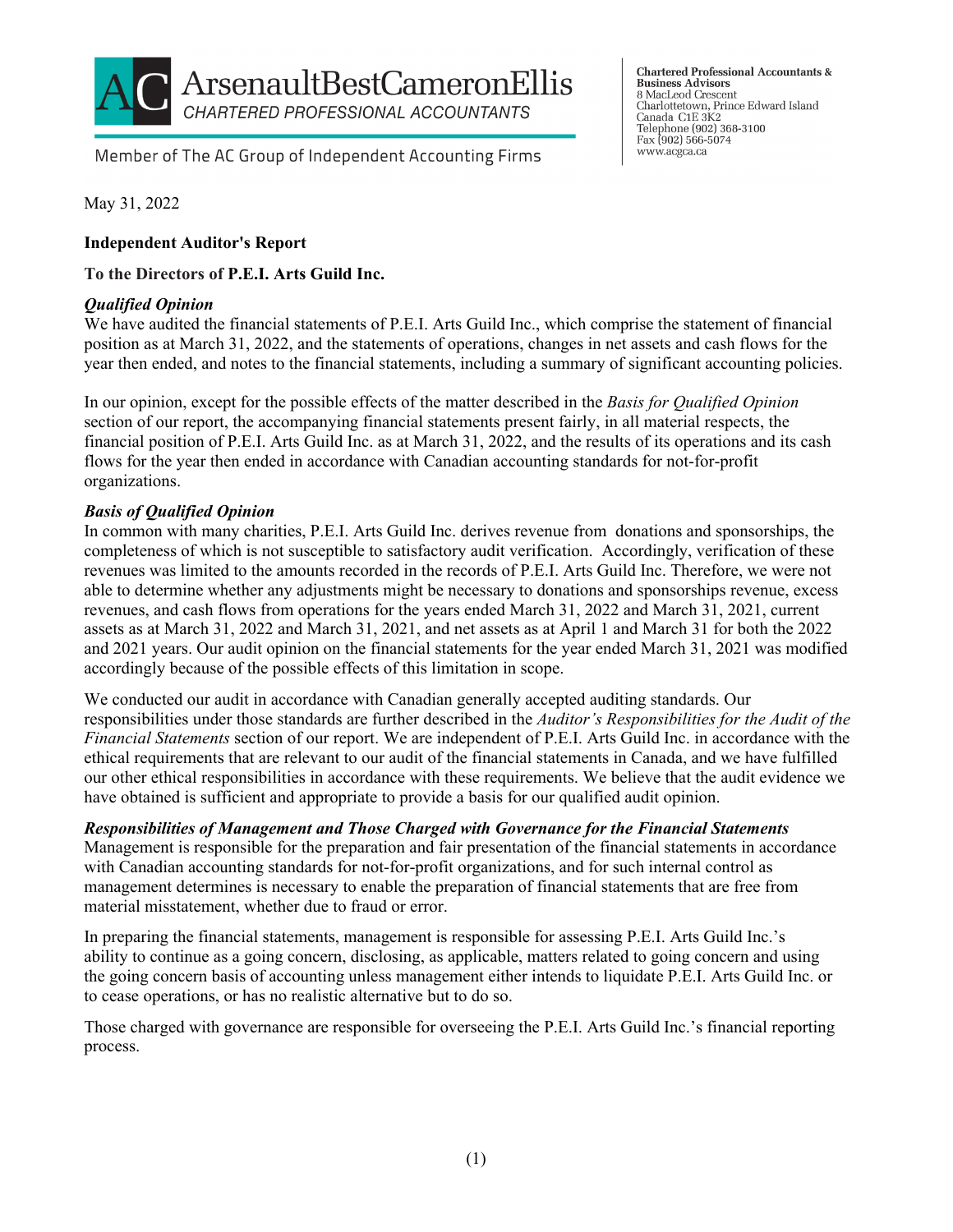#### *Auditor's Responsibilities for the Audit of the Financial Statements*

Our objectives are to obtain reasonable assurance about whether the financial statements as a whole are free from material misstatement, whether due to fraud or error, and to issue an auditor's report that includes our opinion. Reasonable assurance is a high level of assurance, but is not a guarantee that an audit conducted in accordance with Canadian generally accepted auditing standards will always detect a material misstatement when it exists. Misstatements can arise from fraud or error and are considered material if, individually or in the aggregate, they could reasonably be expected to influence the economic decisions of users taken on the basis of these financial statements. As part of an audit in accordance with Canadian generally accepted auditing standards, we exercise professional judgment and maintain professional skepticism throughout the audit. We also:

- Identify and assess the risks of material misstatement of the financial statements, whether due to fraud or error, design and perform audit procedures responsive to those risks, and obtain audit evidence that is sufficient and appropriate to provide a basis for our opinion. The risk of not detecting a material misstatement resulting from fraud is higher than for one resulting from error, as fraud may involve collusion, forgery, intentional omissions, misrepresentations, or the override of internal control.
- Obtain an understanding of internal control relevant to the audit in order to design audit procedures that are appropriate in the circumstances, but not for the purpose of expressing an opinion on the effectiveness of P.E.I. Arts Guild Inc.'s internal control.
- Evaluate the appropriateness of accounting policies used and the reasonableness of accounting estimates and related disclosures made by management.
- Conclude on the appropriateness of management's use of the going concern basis of accounting and based on the audit evidence obtained, whether a material uncertainty exists related to events or conditions that may cast significant doubt on P.E.I. Arts Guild Inc.'s ability to continue as a going concern. If we conclude that a material uncertainty exists, we are required to draw attention in our auditor's report to the related disclosures in the financial statements or, if such disclosures are inadequate, to modify our opinion. Our conclusions are based on the audit evidence obtained up to the date of our auditor's report. However, future events or conditions may cause P.E.I. Arts Guild Inc. to cease to continue as a going concern.
- Evaluate the overall presentation, structure and content of the financial statements, including the disclosures, and whether the financial statements represent the underlying transactions and events in a manner that achieves fair presentation.

We communicate with those charged with governance regarding, among other matters, the planned scope and timing of the audit and significant audit findings, including any significant deficiencies in internal control that we identify during our audit.

arenault Best Cameron Ellis

**Chartered Professional Accountants**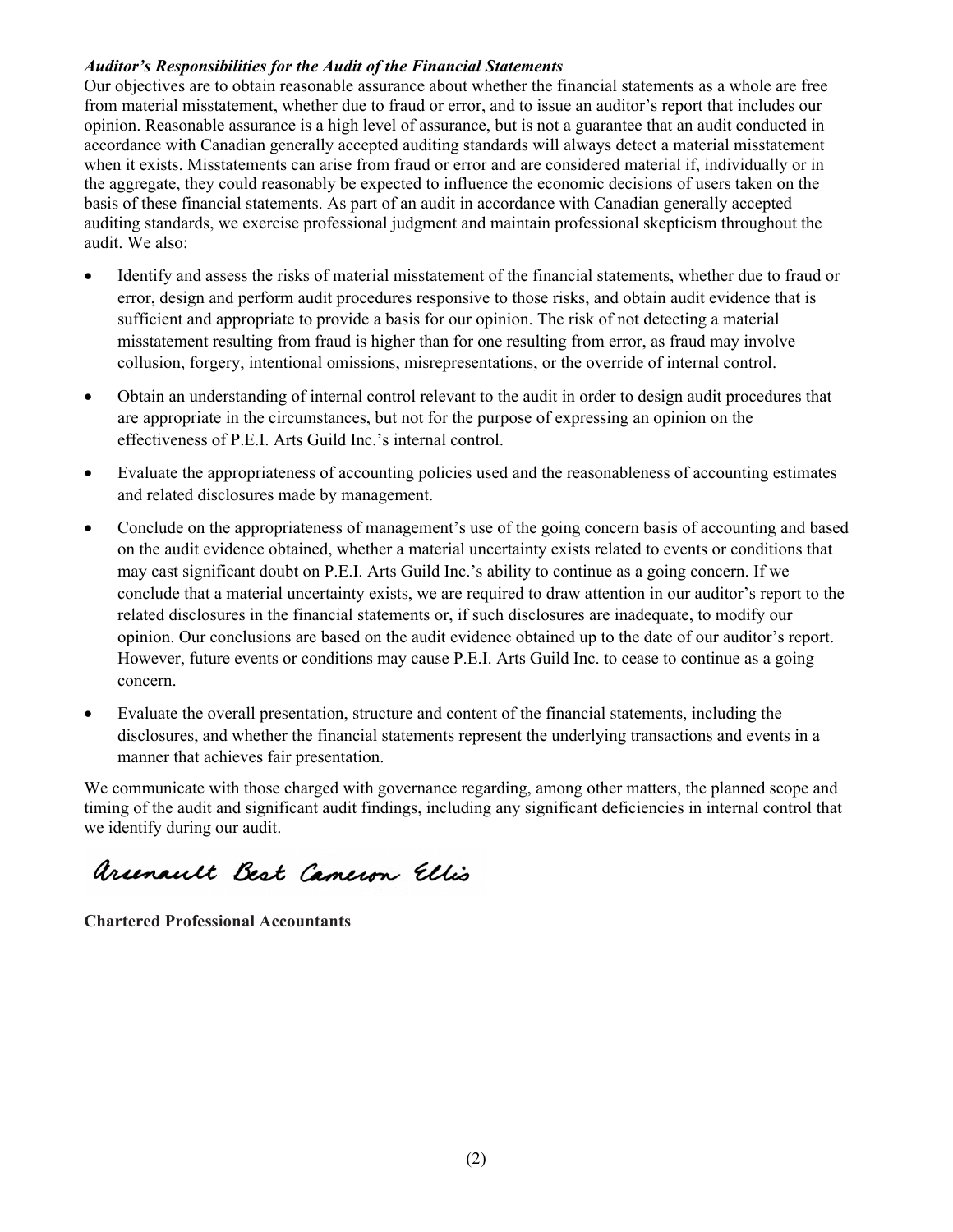Statement of Financial Position **As at March 31, 2022**

|                                                | 2022<br>S | 2021<br>\$ |
|------------------------------------------------|-----------|------------|
| <b>Assets</b> (note 5)                         |           |            |
| <b>Current assets</b>                          |           |            |
| Cash                                           | 118,818   | 97,770     |
| Accounts receivable                            | 3,869     | 7,824      |
| Government contributions receivable            | 72,389    | 40,553     |
| HST receivable                                 | 2,953     |            |
| Inventory                                      | 2,122     | 2,122      |
| Prepaid expenses                               | 10,610    | 8,636      |
|                                                | 210,761   | 156,905    |
| Capital assets (note 3)                        | 464,064   | 541,329    |
|                                                | 674,825   | 698,234    |
| <b>Liabilities</b>                             |           |            |
| <b>Current liabilities</b>                     |           |            |
| Accounts payable and accrued liabilities       | 25,763    | 19,697     |
| HST payable                                    |           | 2,208      |
| Advance ticket sales deposits                  | 10,946    | 1,945      |
|                                                | 36,709    | 23,850     |
| <b>Deferred capital contributions (note 4)</b> | 439,133   | 510,829    |
|                                                | 475,842   | 534,679    |
| <b>Contingency</b> (note 8)                    |           |            |
| <b>Net Assets</b>                              |           |            |
| Unrestricted                                   | 198,983   | 163,555    |
|                                                | 674,825   | 698,234    |
|                                                |           |            |

### **Approved by the Board of Directors**

Director **Director**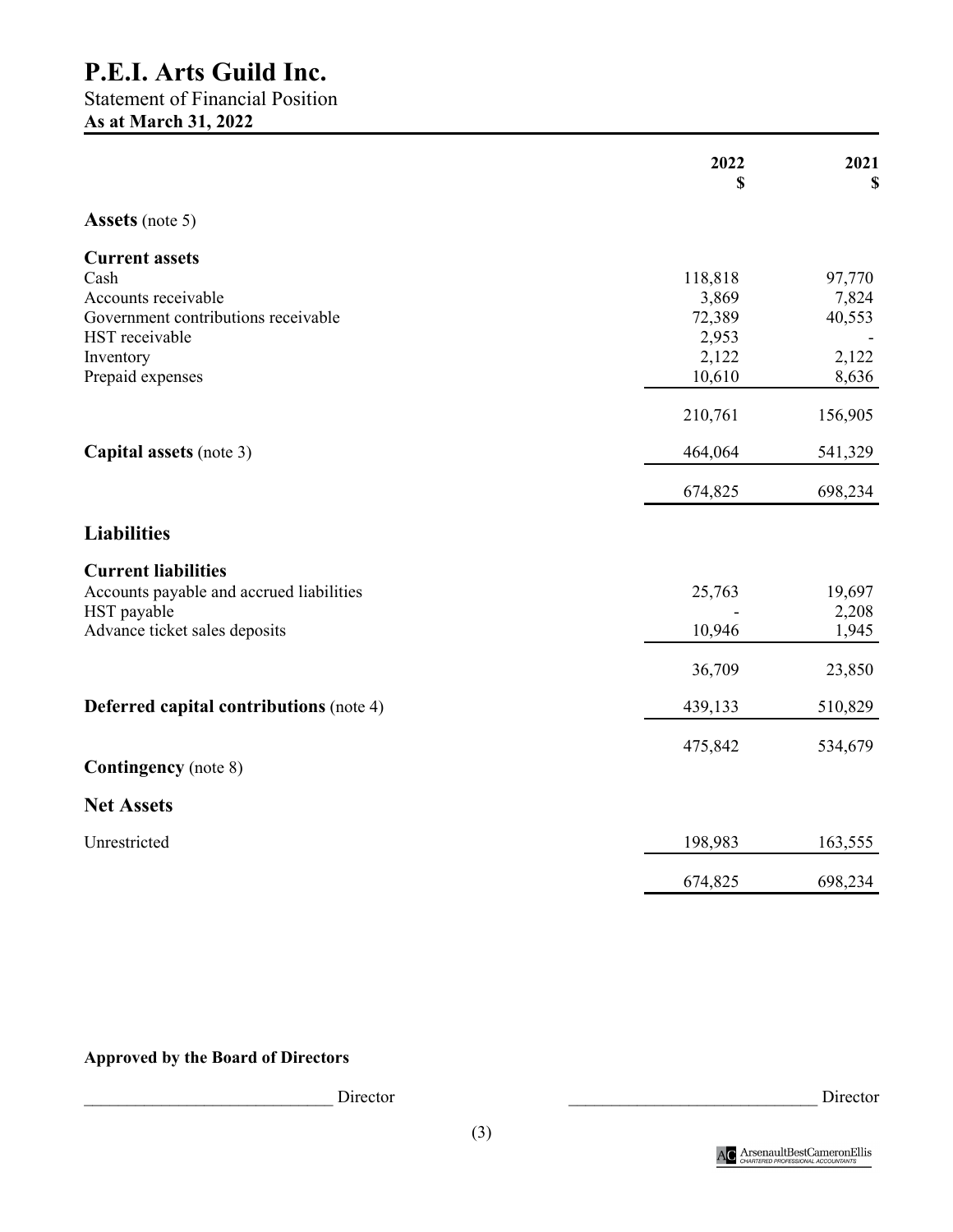Statement of Changes in Net Assets **For the year ended March 31, 2022**

|                                | 2022    | 2021<br><sup>\$</sup> |
|--------------------------------|---------|-----------------------|
| Net assets - Beginning of year | 163,555 | 105,370               |
| Excess revenue for the year    | 35,428  | 58,185                |
| Net assets - End of year       | 198,983 | 163,555               |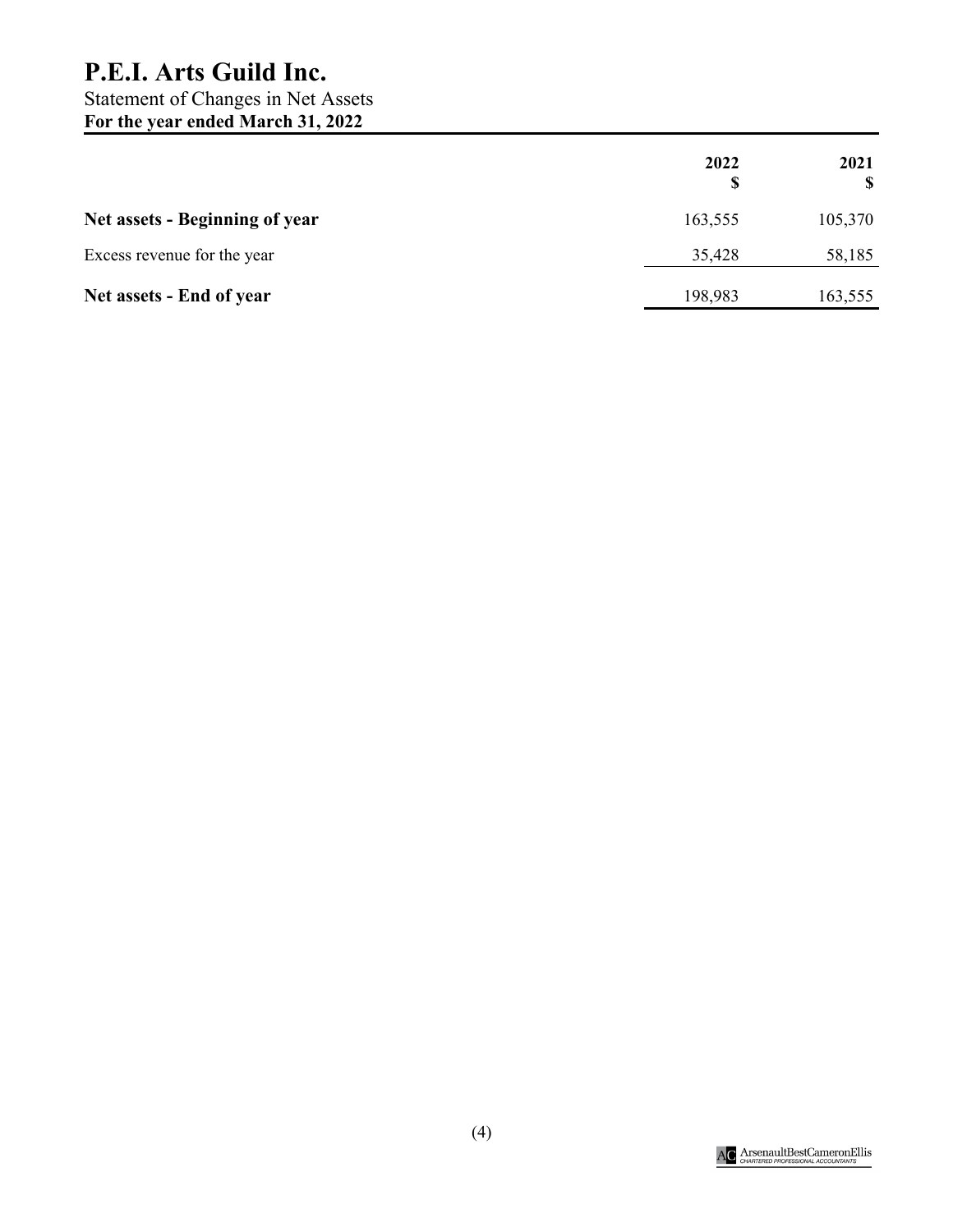## Statement of Operations **For the year ended March 31, 2022**

|                                                | 2022<br>\$ | 2021<br>\$ |
|------------------------------------------------|------------|------------|
| Revenue                                        |            |            |
| Government contributions                       |            |            |
| Province of Prince Edward Island: operational  | 58,000     | 58,000     |
| Programming grants                             | 72,500     | 81,000     |
| Property tax                                   | 25,337     | 20,628     |
| Wage subsidy                                   | 112,798    | 91,831     |
| City of Charlottetown - operational            | 55,000     | 55,000     |
| Canadian Heritage                              | 5,500      | 5,500      |
| Sales - performance hall bar                   | 16,468     | 7,812      |
| Ticket surcharges                              | 17,364     | 5,092      |
| Facility fee                                   | 7,026      | 4,920      |
| Performance hall fees                          | 142,044    | 76,869     |
| Premises rents                                 | 53,684     | 56,578     |
| Donations and sponsorships                     | 44,132     | 13,925     |
|                                                | 609,853    | 477,155    |
| <b>Expenses</b>                                |            |            |
| Performance hall bar supplies                  | 13,087     | 9,404      |
| Wages and benefits                             | 478,472    | 321,874    |
| Property tax                                   | 25,337     | 20,638     |
| Bookkeeping services                           | 21,350     | 19,200     |
| Professional fees                              | 4,977      | 6,000      |
| Marketing and advertising                      | 27,717     | 17,489     |
| Office                                         | 16,498     | 15,206     |
| Service charges                                | 9,625      | 5,156      |
| Music theatre school                           | 20,831     | 15,397     |
| Insurance                                      | 12,536     | 11,552     |
| Interest and bank charges                      | 1,372      | 1,177      |
|                                                | 2,981      | 3,817      |
| Business development and meetings              |            |            |
| Repairs and maintenance                        | 25,235     | 23,383     |
| Telephone and internet                         | 7,467      | 7,145      |
| Utilities                                      | 48,418     | 37,413     |
| Special projects                               | 46,432     | 32,482     |
|                                                | 762,335    | 547,333    |
| <b>Operating loss</b>                          | (152, 482) | (70, 178)  |
| Other income (expense)                         |            |            |
| Amortization of capital assets                 | (78,500)   | (78, 376)  |
| Amortization of deferred capital contributions | 71,695     | 71,695     |
| Government assistance (note 7)                 | 194,715    | 135,044    |
|                                                | 187,910    | 128,363    |
| Excess revenue for the year                    | 35,428     | 58,185     |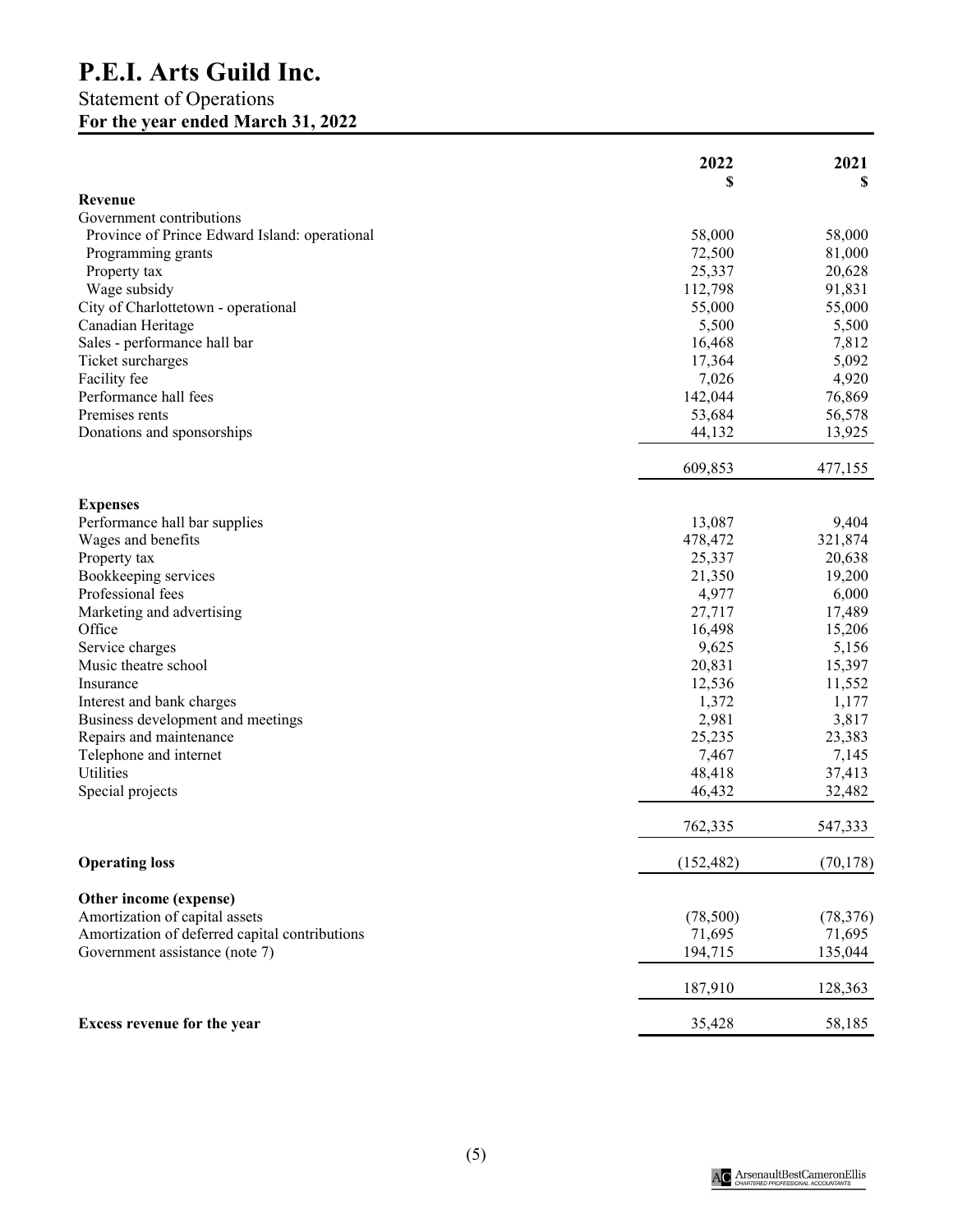|                                                                 | 2022<br>S | 2021<br>S |
|-----------------------------------------------------------------|-----------|-----------|
| Cash provided by (used in)                                      |           |           |
| <b>Operating activities</b>                                     |           |           |
| Excess revenue for the year                                     | 35,428    | 58,185    |
| Items not affecting cash<br>Amortization of capital assets      | 78,500    | 78,376    |
| Amortization of deferred capital contributions                  | (71, 695) | (71, 695) |
|                                                                 | 42,233    | 64,866    |
| Net change in non-cash working capital items                    |           |           |
| Decrease in accounts receivable                                 | 3,955     | 8,868     |
| Increase in government contributions receivable                 | (31, 837) | (39,668)  |
| Increase in HST receivable<br>Increase in inventory             | (2,953)   | (725)     |
| Decrease (increase) in prepaid expenses                         | (1,974)   | 766       |
| Increase (decrease) in accounts payable and accrued liabilities | 6,066     | (7, 476)  |
| Decrease in HST payable                                         | (2,208)   | (8,200)   |
| Increase (decrease) in advance ticket sales deposits            | 9,001     | (1,041)   |
| Decrease in deferred revenue                                    |           | (1,200)   |
|                                                                 | 22,283    | 16,190    |
| <b>Financing activities</b>                                     |           |           |
| Increase in demand loan                                         | 10,000    | 30,000    |
| Payments on demand loan                                         | (10,000)  | (30,000)  |
|                                                                 |           |           |
| <b>Investing activity</b>                                       |           |           |
| Increase in capital assets                                      | (1,235)   | (11, 595) |
| Increase in cash                                                | 21,048    | 4,595     |
| <b>Cash - Beginning of year</b>                                 | 95,688    | 91,093    |
| Cash - End of year                                              | 116,736   | 95,688    |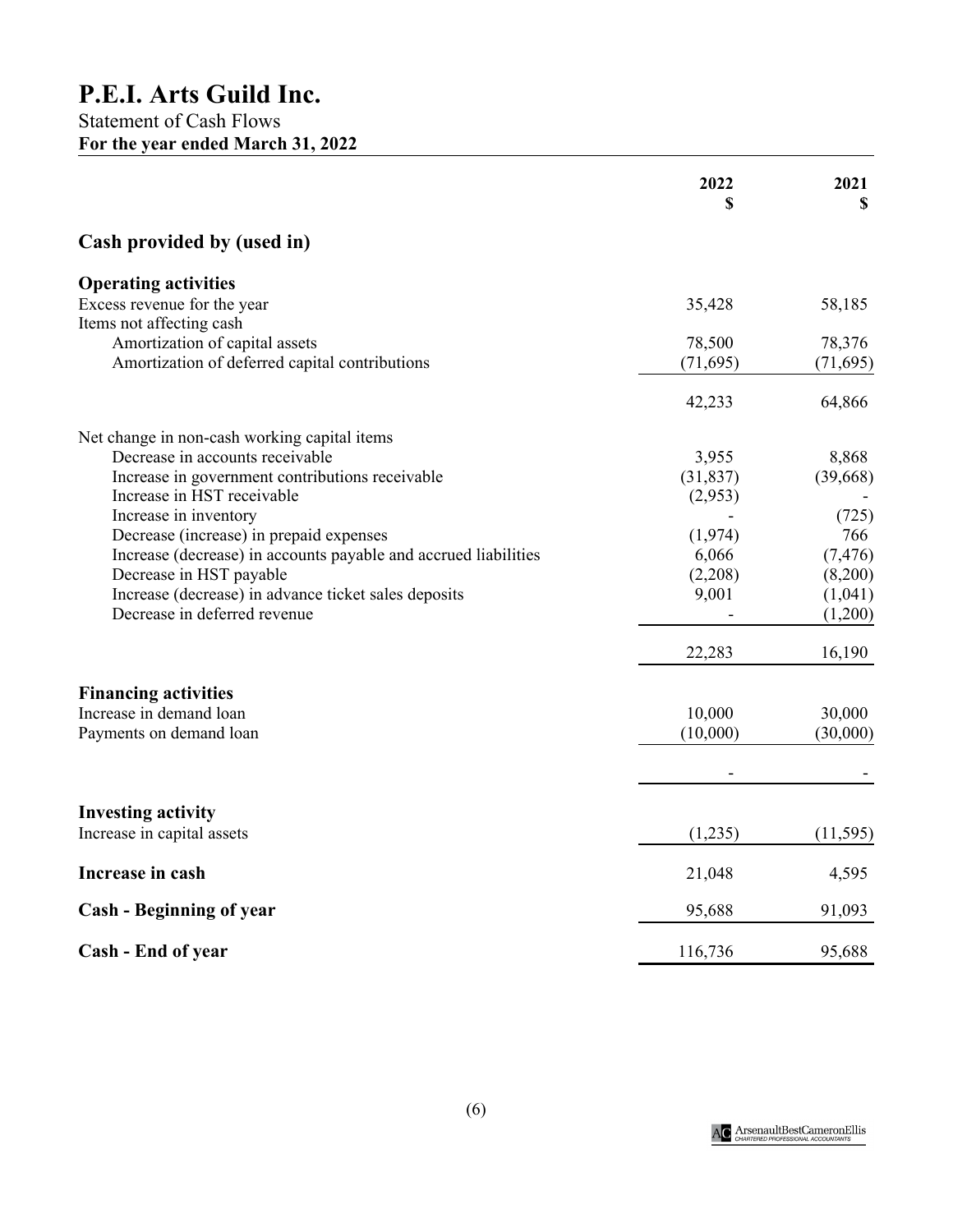#### **1 Purpose of the organization**

P.E.I. Arts Guild Inc.'s vision is to operate a facility in Charlottetown dedicated, through provision of a subsidized space, training and personnel, to the support of emerging and established Prince Edward Island artists to produce their art and present it to their fellow Islanders. P.E.I. Arts Guild Inc. is a registered Canadian charity and accordingly is not taxable under the provisions of the Income Tax Act.

#### **2 Summary of significant accounting policies**

#### **Basis of accounting**

These financial statements have been prepared in accordance with Canadian accounting standards for not-forprofit organizations. These financial statements include the following significant accounting policies:

#### **Cash**

Cash is comprised of cash in bank accounts.

#### **Inventory**

Inventory is valued at the lower of cost, using the first-in first-out method, and market value.

#### **Capital assets**

Purchased capital assets are recorded at cost. Contributed capital assets are recorded at fair value on date of receipt.

Amortization of capital assets is calculated using the straight-line method as follows:

| <b>Building</b>       | $10\%$ |
|-----------------------|--------|
| Building improvements | $10\%$ |
| Equipment             | 10%    |

Building improvements were formerly leasehold improvements prior to transfer of the land and building in 2018. Additions to the building have been included in the building account starting in 2019.

Capital assets are tested for recoverability whenever events or changes in circumstances indicate that their carrying amount may not be recoverable. An impairment loss is recognized when the carrying amount of the asset is in excess of the sum of the undiscounted cash flows resulting from its use and eventual disposition. The impairment loss is measured as the amount by which the carrying amount of the long-lived asset exceeds its fair value.

#### **Deferred capital contributions**

Amortization of deferred capital contributions is calculated on the same basis as the related capital assets.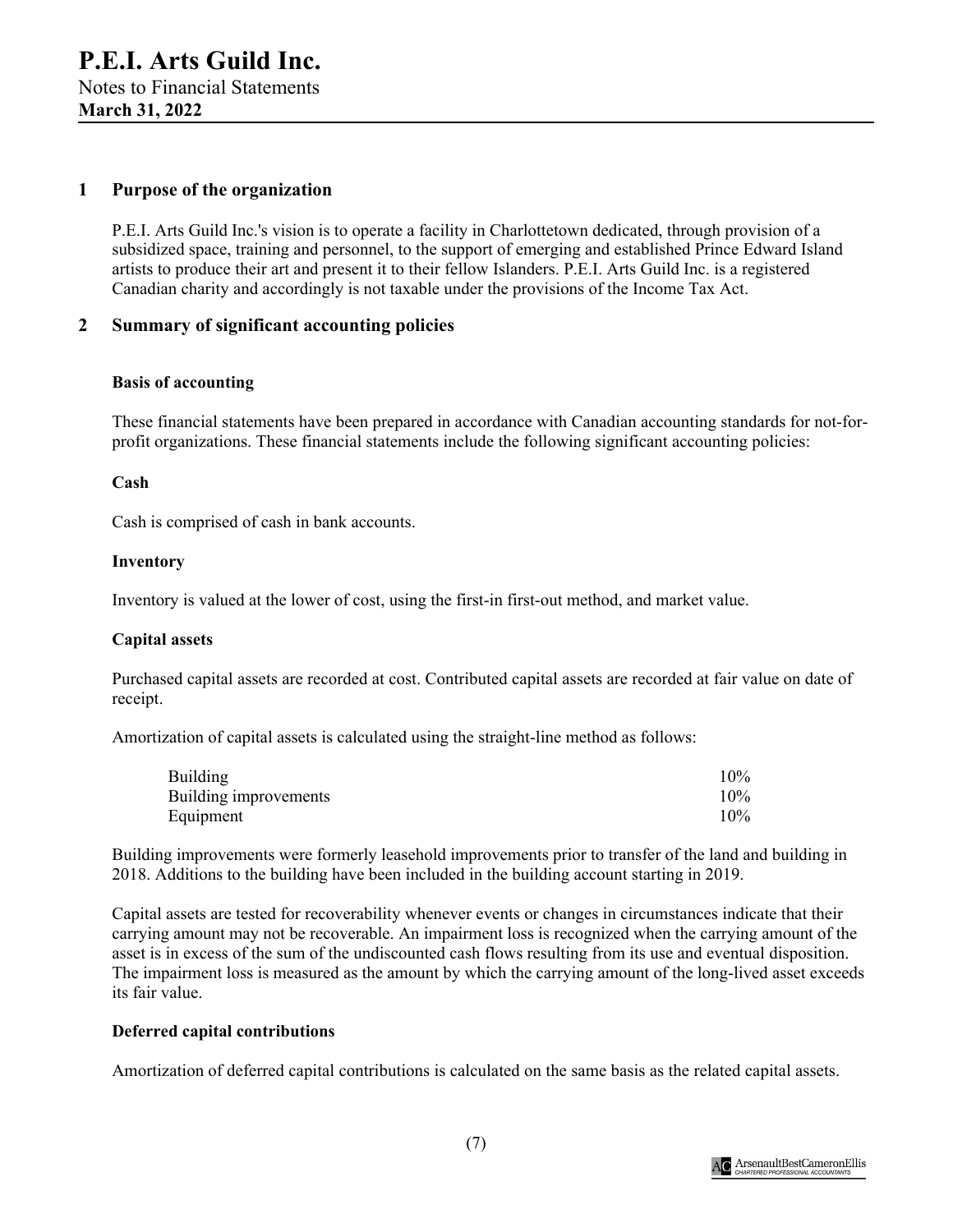#### **Revenue recognition**

The organization follows the deferral method of accounting for contributions. Restricted contributions are recognized as revenue in the year in which the related expenses are incurred. Unrestricted contributions are recognized as revenue when they are received or receivable if the amount can be reasonably estimated and collection is reasonably assured. When the organization is not acting as principal in a transaction, it recognizes only the net amount received.

#### **Government assistance**

Government assistance related to operations is recorded as other income in the Statement of Operations.

#### **Use of estimates**

The preparation of these financial statements in conformity with Canadian accounting standards for not-forprofit organizations requires management to make estimates and assumptions that affect the reported amount of assets and liabilities, the disclosure of contingent assets and liabilities at the date of the financial statements and the reported amounts of revenues and expenses during the current period. Significant items subject to such estimates and assumptions include the valuation of accounts receivable and inventory, and the estimated useful life of capital assets. Actual results could differ from those estimates.

#### **Financial instruments**

(a) Measurement of financial instruments

P.E.I. Arts Guild Inc.'s financial instruments consist of cash, accounts receivable, government contributions receivable and accounts payable and accrued liabilities.

The organization initially measures its financial assets and financial liabilities at fair value adjusted by, in the case of a financial instrument that will not be measured subsequently at fair value, the amount of transaction costs directly attributable to the instrument. This fair value amount is then deemed to be the amortized cost of the financial instrument.

The organization subsequently measures all its financial assets and financial liabilities at amortized cost.

(b) Impairment

For financial assets measured at cost or amortized cost, the organization determines whether there are indications of possible impairment. When there is an indication of impairment, and the organization determines that a significant adverse change has occurred during the period in the expected timing or amount of future cash flows, a write-down is recognized in excess revenue. A previously recognized impairment loss may be reversed to the extent of the improvement. The carrying amount of the financial asset may not be greater than the amount that would have been reported at the date of the reversal had the impairment not been recognized previously. The amount of the reversal is recognized in excess revenue for the year.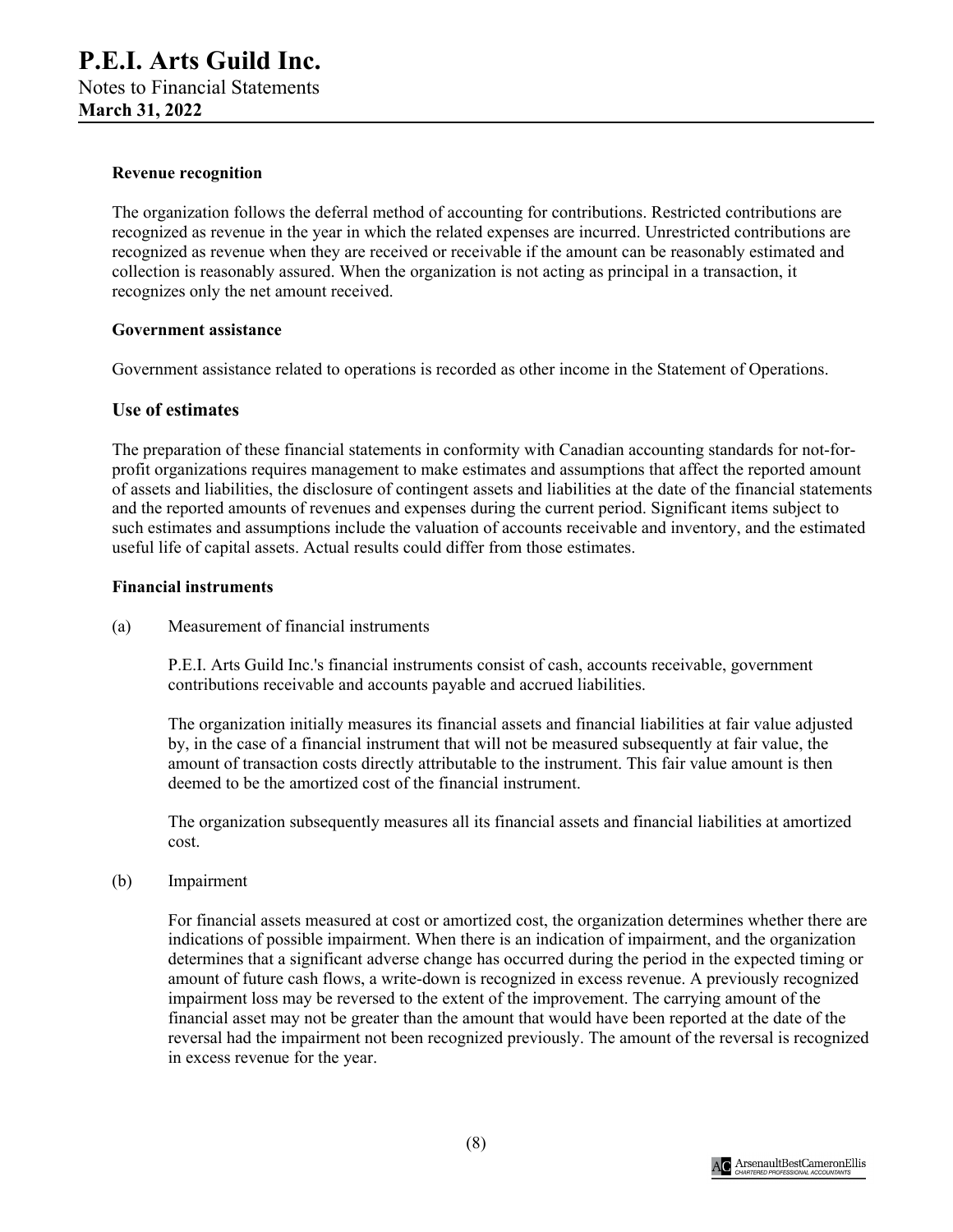#### (c) Risks

Transacting in financial instruments exposes the organization to certain financial risks and uncertainties. These risks include:

- i) Credit risk: The organization is exposed to credit risk in connection with the collection of accounts receivable. The organization mitigates this risk by performing continuous evaluation of its accounts receivable.
- ii) Liquidity risk: The organization's exposure to liquidity risk is dependent on the timing of receipt of revenue and payment of expenses, and the sale of inventory and collection of accounts receivable to meet commitments and sustain operations. The organization controls liquidity risk by management of working capital, cash flows and availability of borrowing facilities.

#### **3 Capital assets**

|                       |           |                             | 2022       | 2021         |
|-----------------------|-----------|-----------------------------|------------|--------------|
|                       | Cost      | Accumulated<br>amortization | <b>Net</b> | <b>Net</b>   |
|                       | \$        | S                           | S          | $\mathbb{S}$ |
| Land                  | 143,000   |                             | 143,000    | 143,000      |
| <b>Building</b>       | 431,268   | 199,456                     | 231,812    | 274,966      |
| Building improvements | 1,041,774 | 991,110                     | 50,664     | 73,293       |
| Equipment             | 386,712   | 348,124                     | 38,588     | 50,070       |
|                       | 2,002,754 | 1,538,690                   | 464,064    | 541,329      |

#### **4 Deferred capital contributions**

|                        |            |                                   | 2022             | 2021             |
|------------------------|------------|-----------------------------------|------------------|------------------|
|                        | Cost<br>\$ | Accumulated<br>amortization<br>\$ | <b>Net</b><br>\$ | <b>Net</b><br>\$ |
|                        |            |                                   |                  |                  |
| Land                   | 143,000    |                                   | 143,000          | 143,000          |
| <b>Building</b>        | 288,000    | 144,000                           | 144,000          | 172,800          |
| Equipment and building |            |                                   |                  |                  |
| improvements           | 1,408,206  | 1,256,073                         | 152,133          | 195,029          |
|                        |            |                                   |                  |                  |
|                        | 1,839,206  | 1,400,073                         | 439,133          | 510,829          |

Deferred capital contributions consist of \$843,520 (2021 - \$843,520) from Atlantic Canada Opportunities Agency, \$379,261 (2021 - \$379,261) from the Federal Department of Canadian Heritage, and \$185,425 (2021 - \$185,425) from the Province of Prince Edward Island. A contribution of \$431,000 regarding land and building transferred on the dissolution of the former Prince Edward Island Council of the Arts is also included in deferred capital contributions.